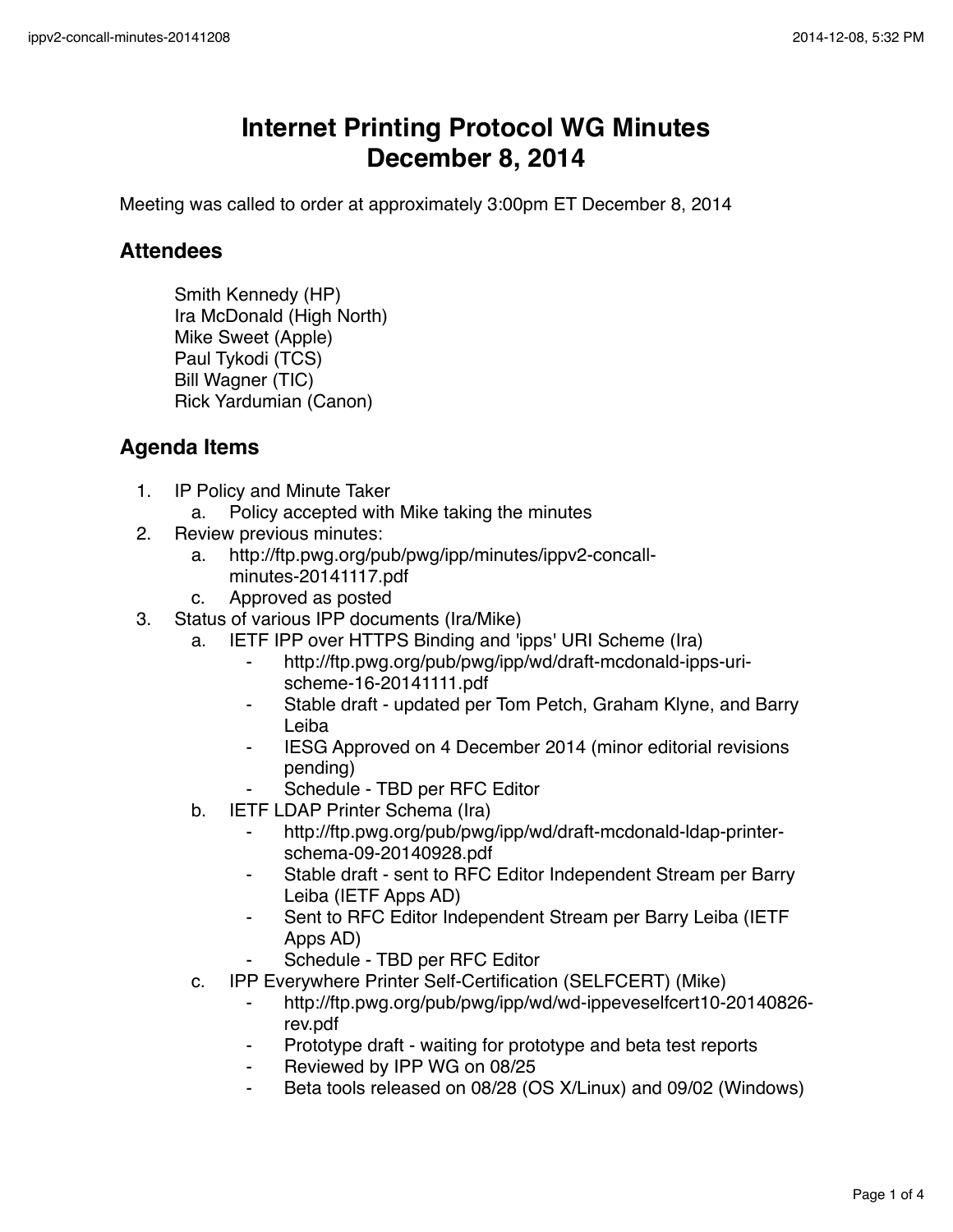- Schedule PWG Last Call Q1 2015
- d. IPP Shared Infrastructure Extensions (INFRA) (Mike)
	- http://ftp.pwg.org/pub/pwg/ipp/wd/wd-ippinfra10-20141118-rev.pdf
	- ⁃ Stable draft prototype report on 11/4
	- ⁃ IPP WG last call ended on 12/05 with no comments
	- Schedule PWG Last Call Q4 2014
	- Action: Mike to post PWG Last Call of IPP INFRA to span February 2015 F2F
	- Action: Mike to send Ira description and examples of Register-System operation
- e. IPP Finishings 2.0 (FIN) (Mike)
	- ⁃ http://ftp.pwg.org/pub/pwg/ipp/wd/wd-ippfinishings20-20141117 rev.pdf
	- Stable draft prototype report on 6/19
	- PWG Formal Vote (started 11/17, ends 12/19)
- 4. Review of IPP Implementor's Guide v2.0 (IG) (Smith)
	- a. http://ftp.pwg.org/pub/pwg/ipp/wd/wd-ig-20141113-rev.pdf
	- b. Prototoype draft prototype report on 12/8
	- c. Reviewed at PWG F2F in August
	- d. Filename should be "wd-ippig20-yyyymmdd.ext"
	- e. Conformance terminology:
		- ⁃ Only use SHOULD or SHOULD NOT for recommendations
		- ⁃ Do not use MUST or MUST NOT those are for the base specs
		- Make sure that Client and Printer conformance is separate
	- f. Resumed at section 8.2
	- g. Add section 4.12 on error handling:
		- Say something about error reporting: An action taken by a Client that includes informing the User and/or logging the condition, e.g., PWG Common Log Format [PWG5110.3].
		- Add SHOULD use PWG Common Log Format for Client and Server
		- Add normative reference to PWG 5110.3
	- h. Section 8.2:
		- Reword last sentence: Allows the server to tell the client it needs to upgrade or authenticate prior to processing the request.
	- i. Section 8.2.1:
		- Line 1955: "at least 1 second" instead of "up to 1 second"
		- ⁃ Line 1957: Drop section reference in RFC 7230
		- Bullet 1: make as a separate paragraph, move last sentence of previous paragraph to restart the list
		- Line 1959: "no further response delays are incurred" instead of "no further 1-second delays"; "record" instead of "remember"
		- ⁃ Line 1966-1969: Don't bother talking about downgrades. "If the request type is HEAD or GET, redirect the request to the new URI or address the redirection in an implementation-defined way, e.g., request confirmation from the User, validate the redirected URI scheme and origin server, etc.
		- Line 1969-1970: If an HTTP 400 Bad Request status code is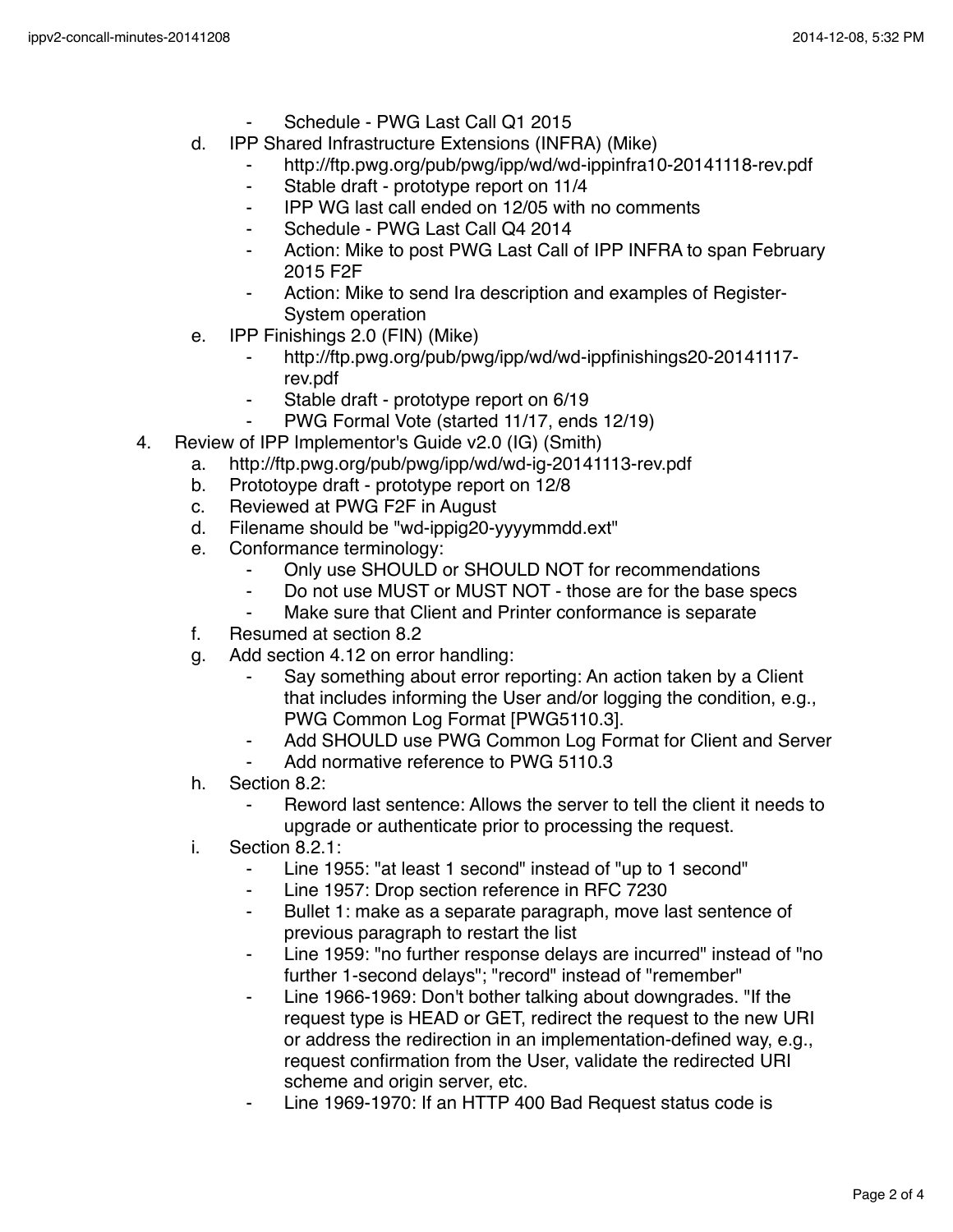received, the Client should record the lack of Expect header support, reconnect to the server, ...

- ⁃ "fail" -> "give up"?
- ⁃ Maybe also provide a back reference to new section 4.12 on error handling
- Reference section 6.3 of RFC 7230 on connection persistence up front rather than talking explicitly about reconnecting
- Reference section 5.1.1 of RFC 7231 on Expect header
- Break out bullet 4 as an implementation note (non-conforming behavior), maybe include bullet pointing to the note because it is different from the other status codes.
- ⁃ Sort status codes in numerical order
- Keep reference to RFC 2817, just drop "as described in"
- ⁃ Lines 1983-1984: SHOULD treat this as a fatal error. (drop parenthetical statement)
- j. Section 8.2.2:
	- The HTTP server accepts and processes the Expect header as defined in section 5.1.1 of /title/ [RFC7231].
- k. Section 8.3:
	- ⁃ "An HTTP Server validates the Host request header in order to protect against DNS rebinding attacks. Section ?? of IPP Everywhere [PWG5100.14] places additional requirements on the Host header."
- l. Section 8.4:
	- ⁃ RFC 7232 talks about If-Modified-Since and Last-Modified drop old section references.
	- ⁃ RFC 7231 talks about status codes
	- MUST -> SHOULD
- m. Section 8.5:
	- MUST -> SHOULD
	- ⁃ RFC 7234 instead of 7230, drop section reference
	- ⁃ Last sentence: change to section reference to IPP Everywhere (which defines conformance requirements - see section 8.3 for example text)
- n. Global: Change "return" to "send" (as the server/printer) or "receive" (as the client)
- o. Global: Drop section references in RFC 723x
- p. Stopped before section 9
- q. Post updated prototype draft (one more prototype draft until we finish reviewing)
- 1. Review of IPP System Control Service (Mike/Ira)
	- a. http://ftp.pwg.org/pub/pwg/ipp/wd/wd-ippsystem10-20141102-rev.pdf
	- b. Interim draft resume review at section 4
	- c. Need to add Resource ops, Register/Deregister, Get-Printer-Attributes
	- d. Reviewed at PWG F2F in November
	- e. Schedule Prototype draft in Q2 2015
	- f. Did not get to this.